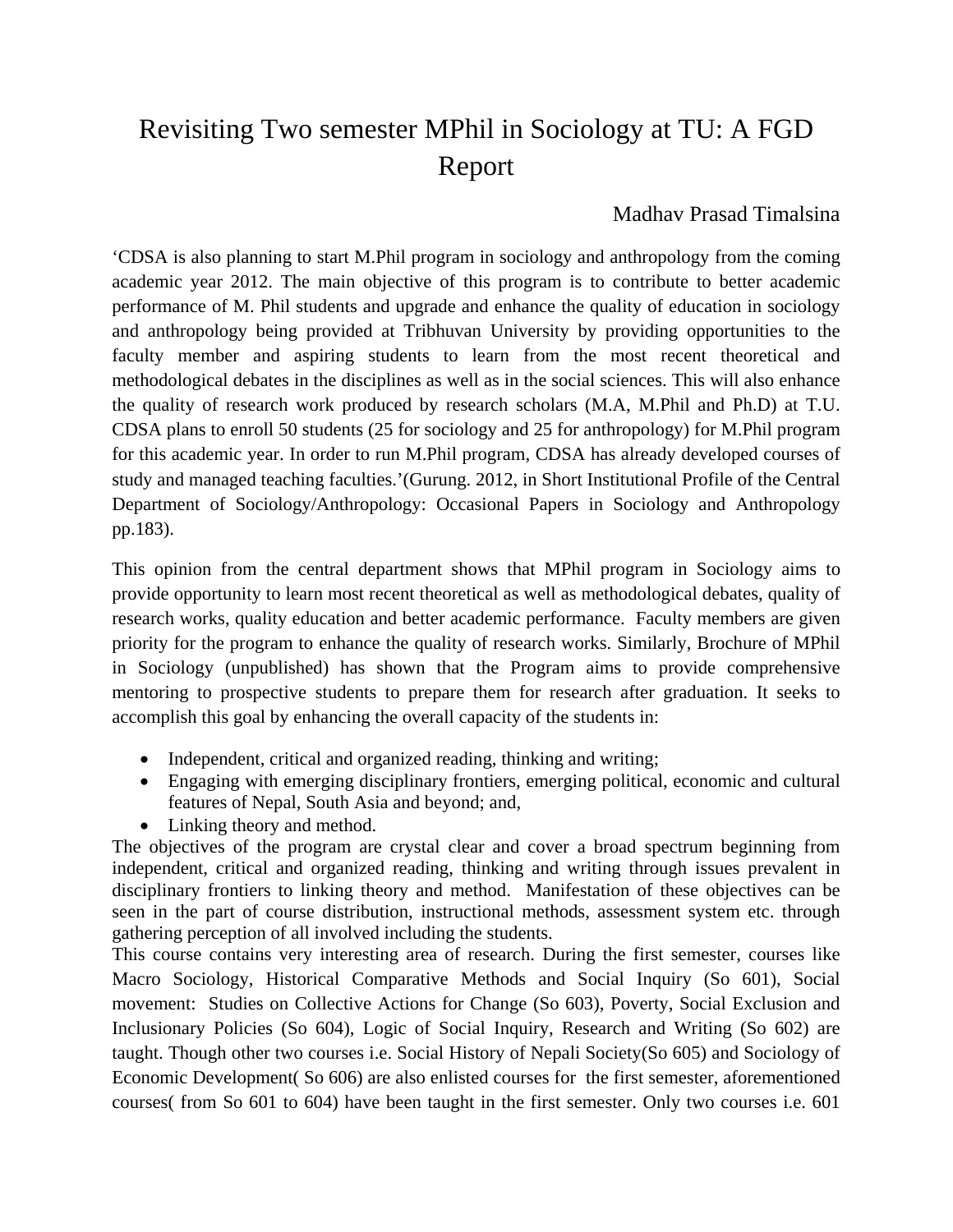and 602 are required courses and remaining courses are optional ones. During the second semester, required course is Social and Economic Dynamics of Nepal: Survey Data Analysis and Interpretation (So 621) and five optional courses have been designed. Sociology and Public Policy (So 622), Globalization, Citizenship and Subjectivities (So 623), Neoliberal Development, Market and Social Change (So 624), Intersectionality: Caste, Class, Gender and Religion (So 625) and Transformation of Nepali State(So 626) are optional courses for second semester. The required course for second semester demands computer skill for statistical analysis and interpretation of macro level raw data. All courses are of three credit hours. Third semester is for thesis writing that carries six credit hours and there is no buzz sessions/regular class attendance.(CDSA MPhil Courses of Study, 2012)

Assessment system of the course is both internal and external. Attendance, class participation and discussion, term papers are the mode of internal assessment and written examination is the mode of external assessment. Forty percent mark is allotted for internal assessment and sixty percent marks for external evaluation. Some courses demand slightly different modality of internal assessment.

Reading numerous articles on different themes of the courses, interacting with the texts, writing reflection/summary, presenting and sharing knowledge, writing term papers based on the question, reviewing articles are some of the activities that students should be engaged in during the course.

 Upto now two batches has completed their regular classes and are undergoing thesis/ dissertation writing and the third batch with two shift- morning and evening is still undertaking its first semester. MPhil in sociology is a eighteen months' course. To cater the need of higher education along with research based courses, MPhil in sociology has been course of attraction for those who successfully completed their Master's Degree in sociology.

Studying MPhil in semester system is new experience for the students who completed their master's degree in yearly system from TU which is similar to MPhil programs in other faculties and discipline. Students enroll in the program and maintain the requirements of the courses. There has been no attempt to explore how students of MPhil feel after attending the course, how they express about their expectation and achievement during the regular classes or seminars, how they assess the overall courses, instructional techniques, prescribed texts/books/articles, assessment system and grievances etc. This is an attempt to explore perception of students who have recently completed their regular classes. To make it short, this is an attempt to explore the perception of students towards the course they attended.

To achieve needed information regarding the perception of the students who attended MPhil in sociology courses, a Focused Group Discussion(FGD) was organized in Martin Chautari. Students of MPhil second batch were the participants of the discussion. The discussion program had two parts i.e. a)assessing the whole program of MPhil in sociology on the basis of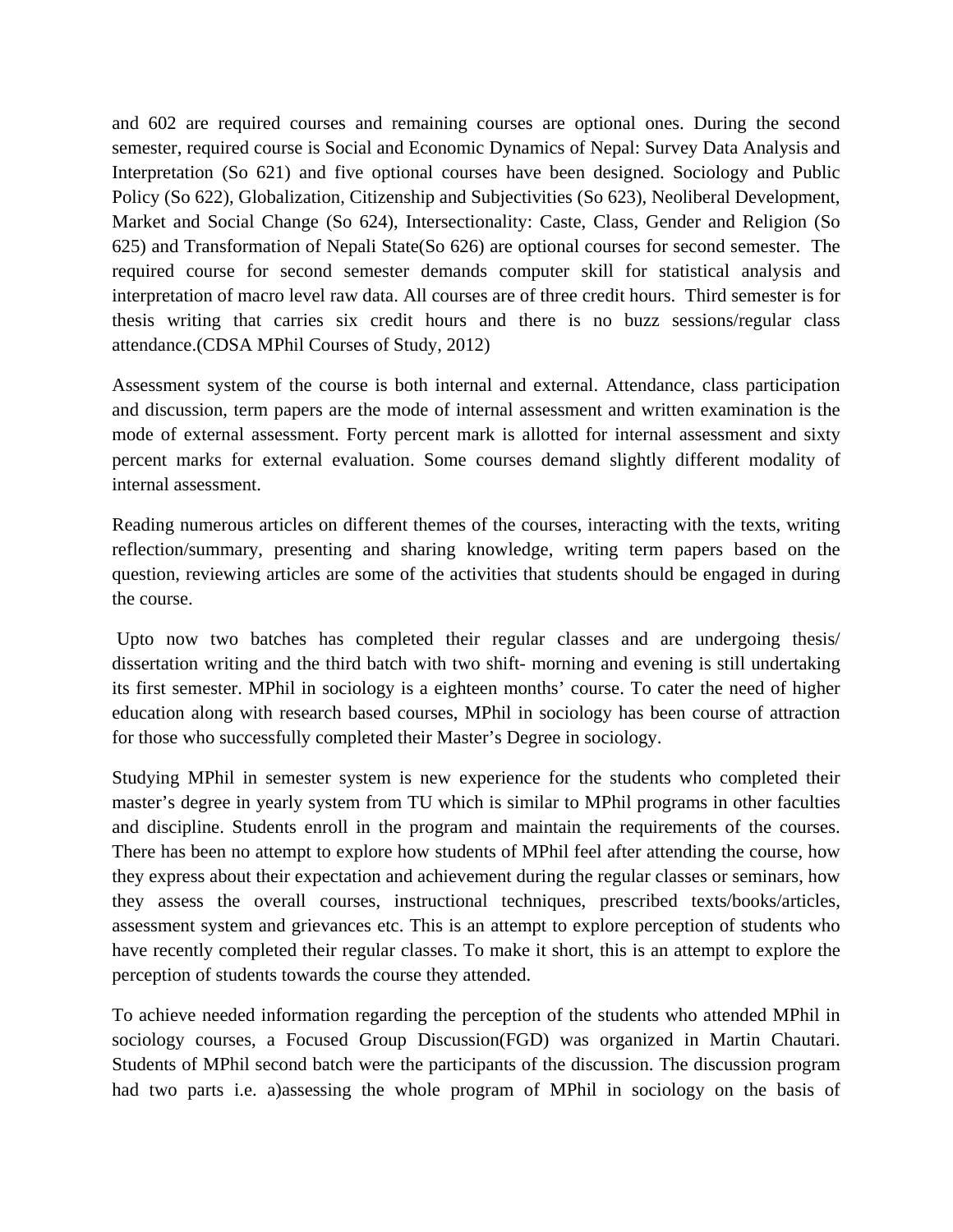expectation-achievement , texts/ articles, assignments, instructional techniques, assessment system and b) assessing the course-Social History of Nepali Society- based on methodology, importance of history for the student of sociology, articles, assignments etc. for further improvement.

To sum up, the main objective of the FGD were to revisit two semesters of MPhil in Sociology at TU and its coursework from the stand of students; and to revisit the course Social History of Nepali Society(So 605). In addition, this FGD was aimed to provide some recommendations for CDSA as well as the course instructors of Soc 605.

### Summary of Project:

Martin Chautari(MC) held a focus group discussion on 27 December 2014 involving students of MPhil in sociology (second batch) who had recently completed the regular class of second semester and were pursuing thesis writing. From the participants of the FGD, MC gathered information about the course works of two semesters of MPhil in Sociology program as well as the course- Soc. 605.

#### Introduction

MC held a focus group discussion with eighteen students on 27 December, 2014. The focus group was conducted as part of the MC to argue about higher education policy debate. Participants provided information in group discussion orally which was duly recorded. Main focus of the discussion was to gather information on the basis of students' perspective towards MPhil in Sociology courses at TU in general and the course of Social History of Nepali Society in particular. So, the first part of the discussion covers overall perception of MPhil courses and second part assembles perception regarding a particular course.

## Part A: Revisiting two semesters of MPhil Sociology course-work at Tribhuvan University

The discussion was designed to gather information from the students regarding to the following issues:

How do you asses the course of MPhil in sociology?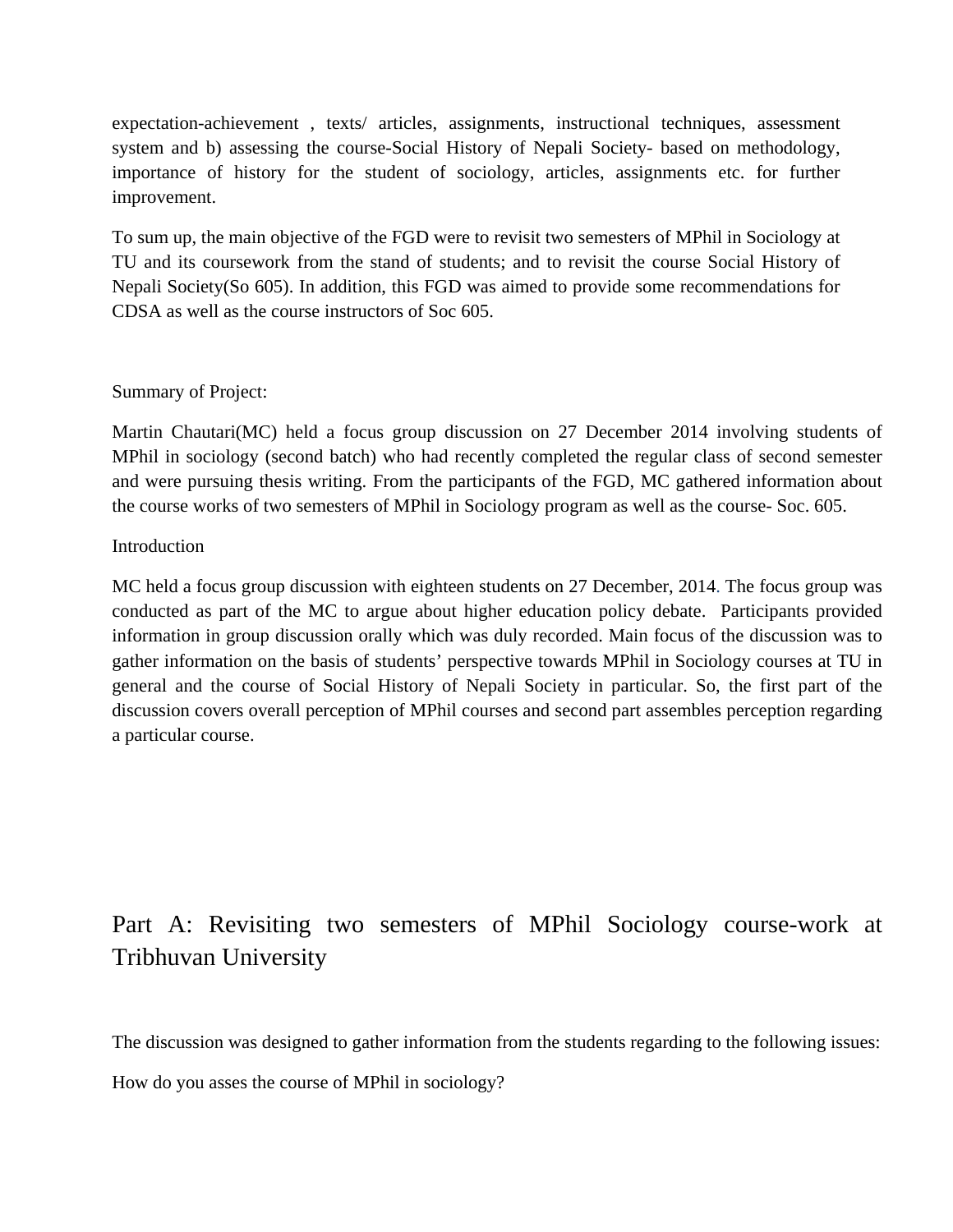Do you think that the objectives of MPhil courses are actually realized?

What is your suggestion to CDSA about the courses of MPhil in sociology?

Please, describe about the way of teaching and given tasks to the students during MPhil courses? Were the recommended texts fruitful?

Part B Revisiting Soc 605 (Social History of Nepali Society) How was your experience with social history course? How is sociology informed by History?

Is history relevant for sociologists? How? Share your experience.

What methodological assistance is provided by history to sociology and sociology to history?

Are the issues discussed during our MPhil course better understood through the lens of history?

What was your expectation and what was achieved after the course?

What would you suggest to the course instructor of the course? Are you incorporating social history or history as such in your dissertation of MPhil?

Part A: Revisiting two semesters of MPhil Sociology course-work at Tribhuvan University

Most of the participants agreed that after studying MPhil, they feel themselves more confident to read longish article on the basis of the theme than before. They shared that they do not have hesitation, to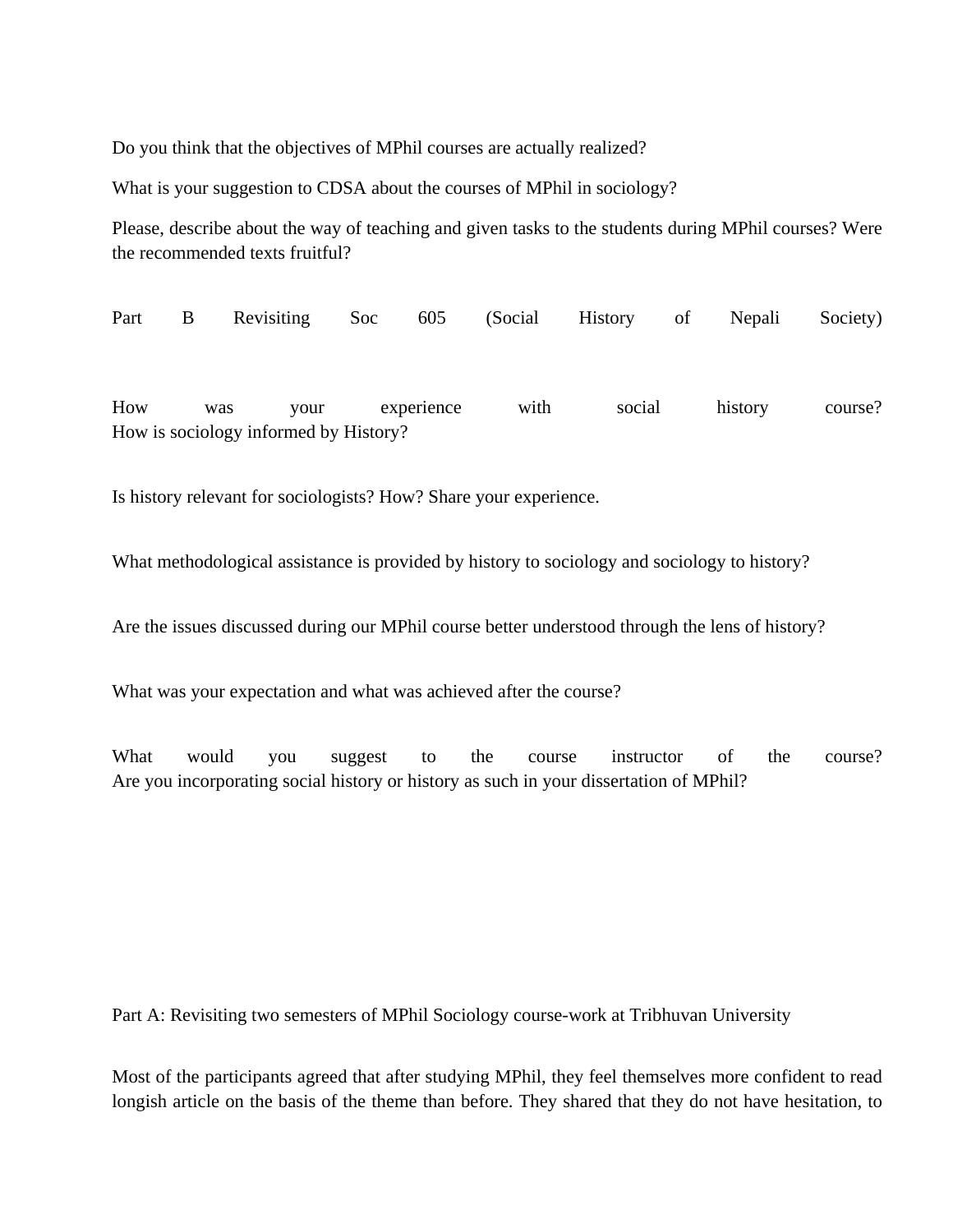some extent, now to discuss about contemporary social issues like migration, social and economic history, democracy, market dynamics, globalization, poverty, inclusion/exclusion debate, citizenship, ethnicity, social movements and collective action, micro/macro linkages etc. They read more than 200 pages of article each week in different themes. They feel that the way how course is structured is a bit overloaded in the part of students. For the sake of standard article, they feel, some prescribed articles were very tough not only for the students to understand but also for the instructor to discuss about. Their expectations before enrolling the program were different from each other but finally they completed the course in homogenized manner. Though the course was a bit tough, their feeling after the course is that they become more knowledgeable in academic debate. One of the participants said-

'After completing my second semester, I informed my program coordinator to provide me class for Master's degree. It is due to the confidence that I gained during the course. I think I can provide required information for the students of Master's degree'

Another participant said-

'I was greatly shocked when I was in MPhil course for the first week as the topics discussed in the class were completely unknown and very difficult to catch up with. Later on, I was gradually involved in the discussion. I am now happy the course but still the course is not so 'practical and some sort of happening'.'

Next participant frankly said-

'During the course orientation, faculty had assured that they 'will help us to write academically, argue boldly and think and write critically' but reading was more focused and writing was ignored. We even did not get proper feedback in our term papers.'

Regarding assessment system, individual faculty and the course varies significantly. Forty percent of mark was allotted for internal assessment. One participant said-

'We expected two term papers in a course and we were ready for that also but finally, we came to know that we would not get the second term paper. In a course, we had to submit reflection before we attend the class discussion. It was really fruitful for course preparation for final examination also. In some courses, instructor did not facilitate the text very well and assigned term paper on the basis of the same article. We wrote paper and finally, most of the students got victimized in marks.'

Similarly, another participant said-

'No thing was on time, everything was in 'Nepali para' during MPhil. Even we got to know that our batch got higher marks due to the revolt of the first batch.'

Next participant said that-

'Even selection process or entrance exam for enrolling in the program was ridiculous as the same generic question was asked in written and interview. The same question with the same mistake was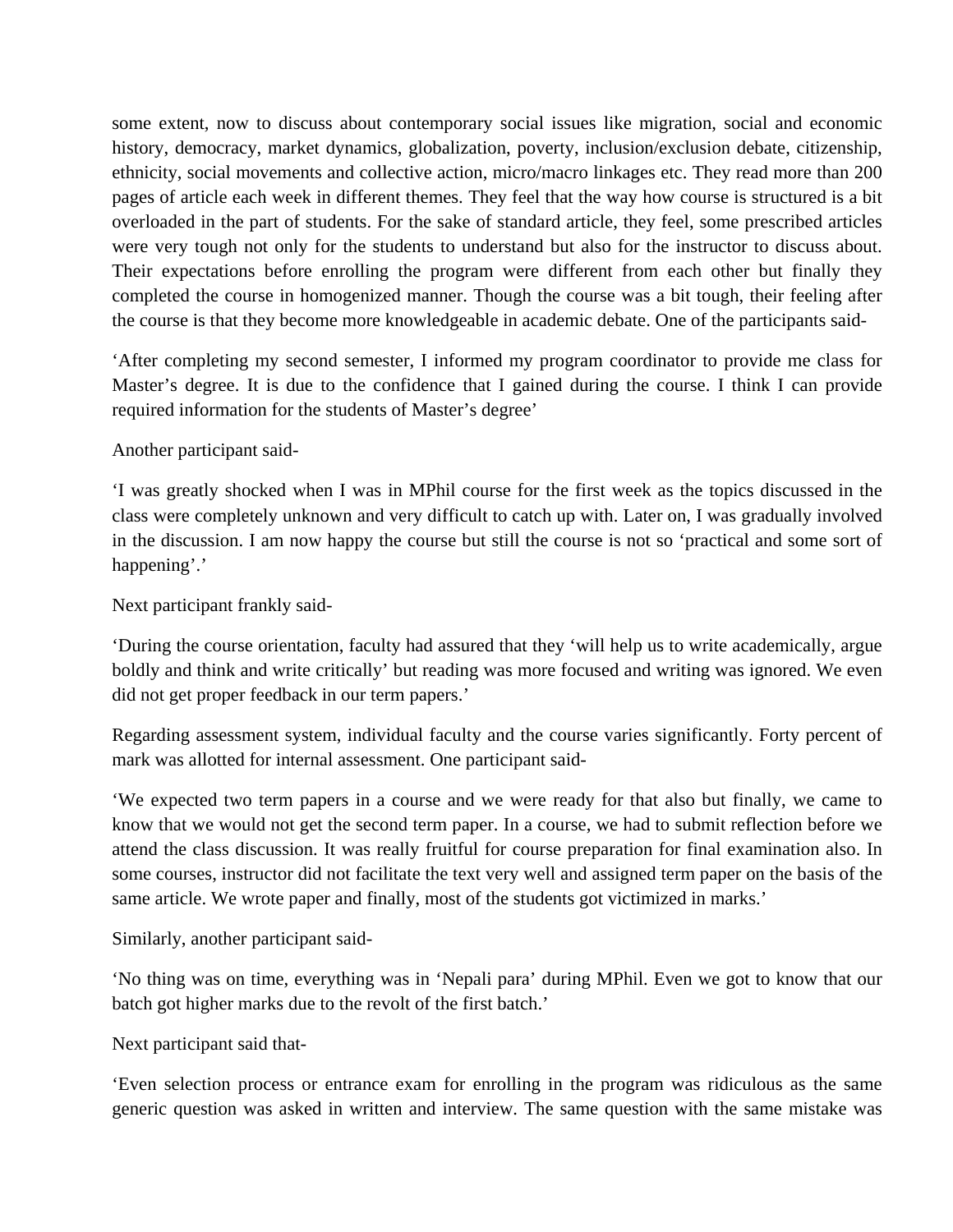repeated in the final examination. There was no dialogue or feedback after the exam. Political ideology, to some extent, was revealed in the part of instructor.'

Much more comments were made during the discussion on term paper, classroom discussion and mark allocation. Regarding this issue, one of the participants argued –

'I do not know why and how I got better marks than expected. There was frequent intervention from the instructor to be 'in-line' and little space was given for 'reading beyond the line'.

Adding to the previous participant, another participant reported-

'We talked about exam system even during the buzz session. We got mixed responses from our instructor. We attended final examination as we did in our MA. Allocation of marks for internal and external examination needs to be revised even if existing system of marks allocation in internal examination is not transparent.'

 The courses offered for the students of MPhil in Sociology covers a wide range of knowledge and students who have completed the buzz session feel themselves confident in reading and delivering what they have discussed. They do not feel that they are equipped with intended methodological complexity. Independent thinking and critical thinking were not carefully imparted during their course. In spite of the hurdle of time, as most of the students were involved in job, they looked for more facilitation from the instructor.

Some of the conclusions that can be drawn from these narratives are as follows:

- MPhil in sociology has been a course of attraction due to its coverage of social issues
- The course provides confidence to its readers in academic discussions but it does not sufficiently cover strategies of academic writing in proper manner.
- Varied themes with longish article, approximately 200 pages of article within a week is felt to be a bit overloaded in the part of students who can hardly avoid their job for the sake of degree.
- Assessment system of the program is not satisfactory and students may not feel that they have been pursuing MPhil.
- There seems confusing role of teaching staff and the controlling body of the program.
- 'Nepali Para' has detrimental role through out the program. Even in semester system, the ghost of yearly system has its existence.
- Internal Assessment system (class performance and attendance) has not been satisfactory as it lacks transparency.
- What instructors say during course orientation is not realized actually in the regular sessions.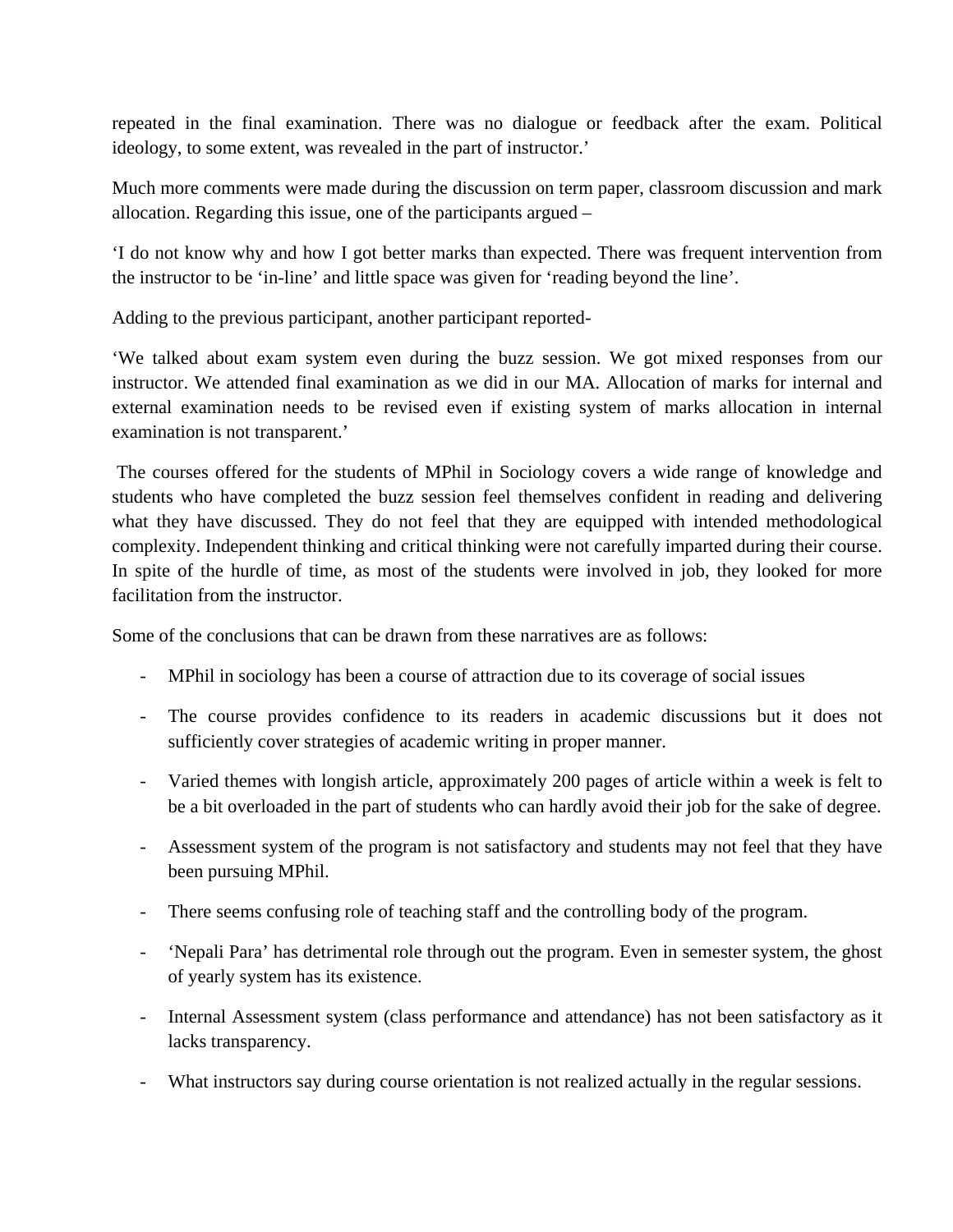- Varying levels of the instructors and students have created some problems in course delivery.
- 'Independent thinking, critically arguing and boldly writing' has been ignored.
- Preparation of the text before attending the regular session has been ignored by some course instructors as well as by the students. Penalization of the students, even if the problem lies in the part of the instructor, is prevalent in the program.
- Feedback and critical dialogue after the completion of the course with the understanding of the students and instructor has been missing.
- There is wide gap between MA and MPhil in course structure and contents.

### Suggestions to CDSA along with Office of Dean

 It has been just two and half year that CDSA started teaching MPhil courses which are managed through Dean Office of the Humanities and Social Sciences faculty. Participants of Focused group discussion suggest the following things.

- Optional papers are to be widened as well as given to the students. Courses are offered in mandatory process that has killed the choices of the students.
- Independent courses are expected to be offered so as the students can find his/her interest tied up with the whole program.
- Selection process is ought to be revised.
- 'Nepali para' in internal and external assessment system can be revised.
- When expected level of the students is not maintained, the role of instructor is desired to be more facilitative.
- Grievance handling mechanism as well as dialogue/feedback system is expected to be maintained.
- Political ideology, if it is, needs to be discouraged.
- Revision, if possible, is desired to be made in allocation of marks in internal and external examination.
- Timely result of the semester has to be implemented at best. The sooner, the better.
- Only introducing the best and standard articles is not sufficient. It should be followed by thorough discussions.
- Twisting assessment system on the ground of individual motive has to be discouraged.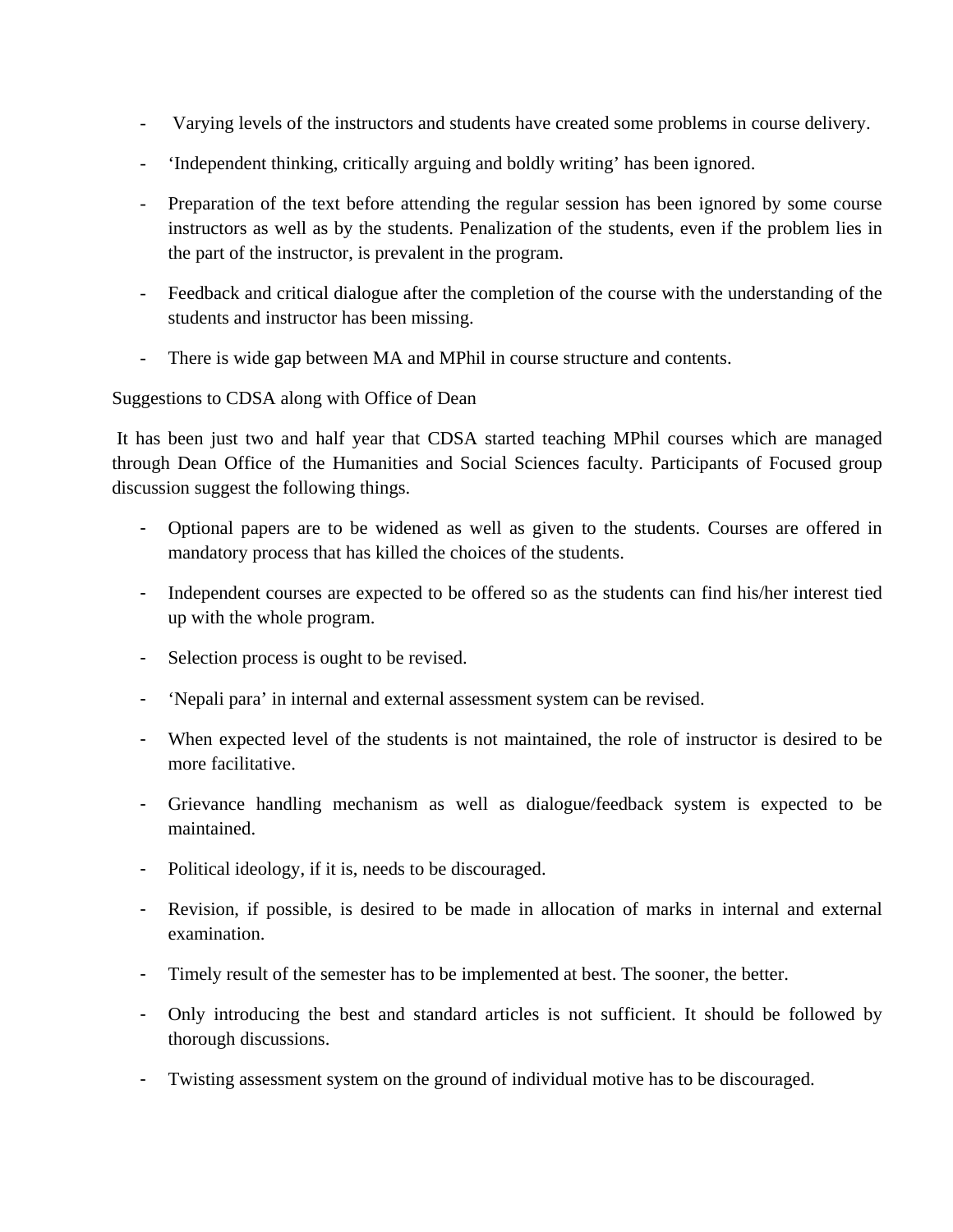- Intensive writing classes are to be managed along with the required courses.

Despite some weaknesses in implementation, the two semester course has made the student expand their horizon of knowledge in different and contemporary issues in social sciences. The course helped the students to be acquainted with some new methodologies.

### Part B: Revisiting Soc 605 (Social History of Nepali Society)

### Introduction

Every social science/ well considered social study requires an historical scope of conception and a full use of historical materials.

-C.Wright Mills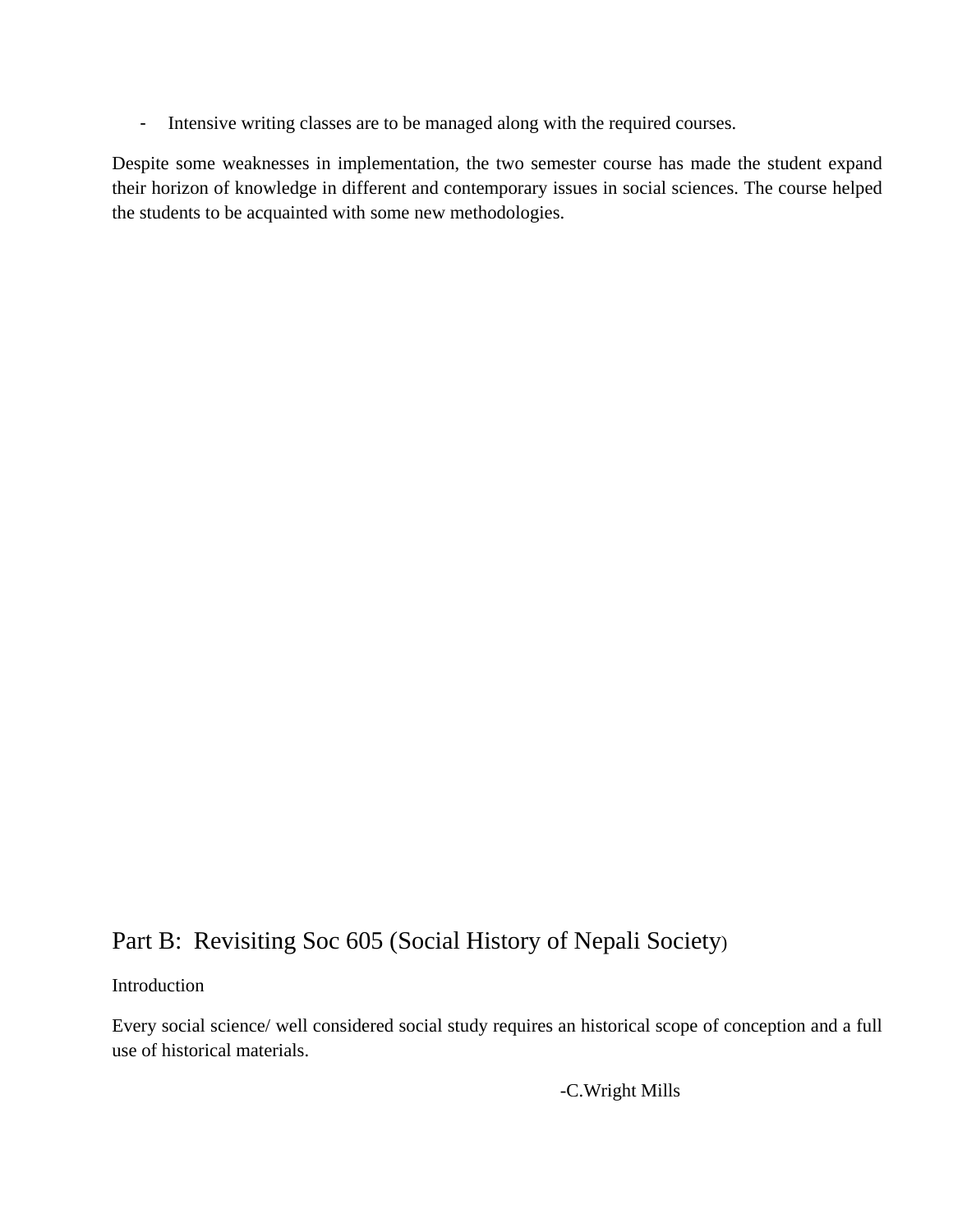'Sociology is a historically grounded and oriented enterprise as major works of Marx, Tocqueville, Durkheim and Weber offered concepts and explanations meant to be used in truly historical analyses of social structures and social change.(Skocpol, 1984).

Griffin(1995) raised on whether to understand history in its own right or history as storehouse of sample to be tested in sociological theory. Linking history and sociology is important in the sense that history provides time that provides social context in which things happen. Time is an inescapable part of the structural and contextual context (sociology) in which people exist, think and act. Culture and social structure constrain or empower social action at any point in time (History) and cultural understanding and social institutions (sociology) are continually made and remade by social actions occurring through time. We should more thoroughly historicize how we use so0me of our basic categories of analysis like class, gender, and race and we should more fully exploit the explanatory and integrative potential inherent in narrative. Furthermore, Griffin(1995) says that both sociology and history try to understand and explain how people acted in contested, challenging or hostile environments and in so doing, changed or reproduced the social structures, cultural categories and political practices in which they were enmeshed.

It seems that keeping all these aforementioned ideas in mind, the course- Soc. 605 Social History of Nepali Society for MPhil in Sociology was designed. This is an optional course for MPhil in Sociology. The main objective of the course, as mentioned in the course of study, is to not only familiarize the students to 'modern' Nepali history but also to stimulate them to think critically on the ways to approach the history sociologically. The course has been designed in the theme that we can not grasp the complexities of our society and understand the problems and challenges that we as a nation and society are facing today without having an understanding of how Nepali society evolved over the years. The course covers theory, debates and methodology of historical sociology, major historical conjectures, economic history, evolution, ideology and functioning of political parties, and the appraisal of Nepali historical and social research. The assessment system of the course is divided into three parts i.e. book review in which students can select any books on Nepali history and society, review essay or term paper in which students can take any article or theme from the course to write a critical essay and finally external assessment. Class presentation and discussion is highly valued within internal assessment.

Outcome 1. Perception of students on significance of the course and its contents, history to the students of sociology, methods and research, instructional and assessment systems within the course duration

All the participants of FGD were the students of the course 'Studies in Nepali History and Society' in MPhil second semester. They were the first batch to undertake this course. During FGD, their experience with the course, linkage of history to sociology, methodological assistance provided by history to sociology, their expectation before the course and achievement after the course, their use of those learnt methods in dissertation and finally suggestion to the course instructor, were set as issues of discussions.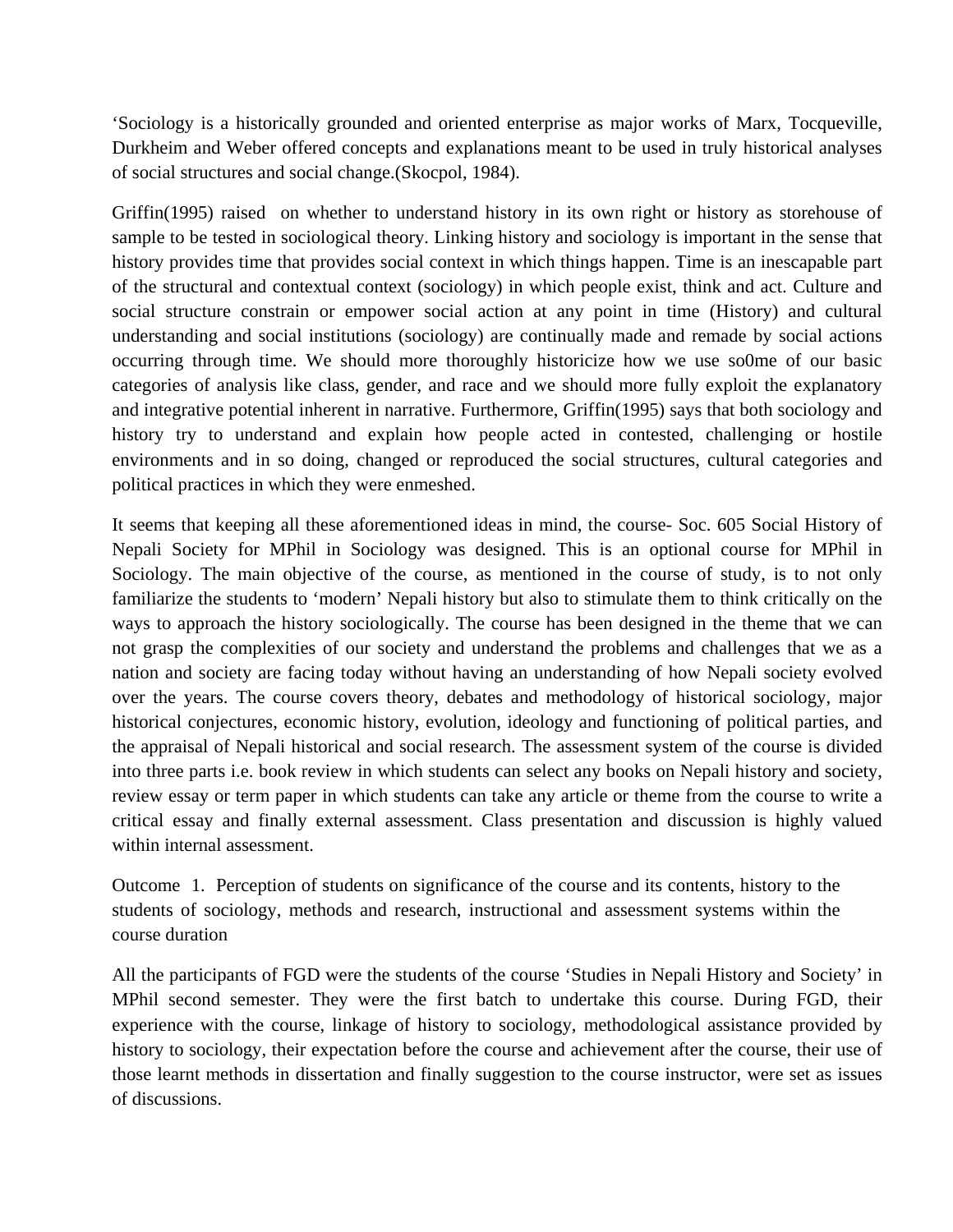The course begins with theoretical discussions that link history and sociology. One of the participants said-

'At first I thought that our readings will be in Nepali as we were supposed to read about Nepali history and society but it was not the fact. We discussed articles mostly written in English. Then we read the texts that contained important conjectures of Nepali history. They were plain-texts and we were encouraged to 'question on the theme of the article'. Sometimes, I felt as if I went through an interesting story of some kind. Finally, I got what I had to get i.e. the course helped me to understand Nepali history which was a new experience.'

Another participant added that they were involved in the discussion of comparative historical methods in their first semester. This course helped them to understand the previous course. The terminologies they were encountered through the courses of first semester like social movement, elite split, transnational contentions, exclusion become more interesting due to the knowledge of Nepali history.

Next participant said a very interesting thing –

'It was my great opportunity to know about Nepali history as I was 'zero' in it.'

Adding that idea to the first part of this FGD, one of the participants said-

'After completion of this course, I realize that this course needs to be undertaken in the first semester. We opened up with new methods of research like oral history, narratives, memories etc. when we had already planned for our research in another way. If it was taught in the first semester, we would be able to make our research more interesting.'

Reflecting on one of the text, a participant said-

'The article about Library, was the first article that I read in which researcher has discussed about the lapses and possible disadvantages of the methodology employed in his research. We were trained in writing one or two points on delimitation of our research.'

Regarding story and theory, a participant said that he/she read longish stories of the time but could not vividly link the event with the theory. As suggestion, another participant added that the course needs to add more theoretical discussions.

Regarding the texts prescribed for reading in the course, one participant remarked-

'Probably, this is the course in which we read many more articles than any other courses. Most of the articles at the later part of our classes were related to methods, that is, reading a text means, finding the method ('dance') that researcher employed. Such texts help us to use certain methods in our research.'

Regarding internal assessment within the course, a participant said-